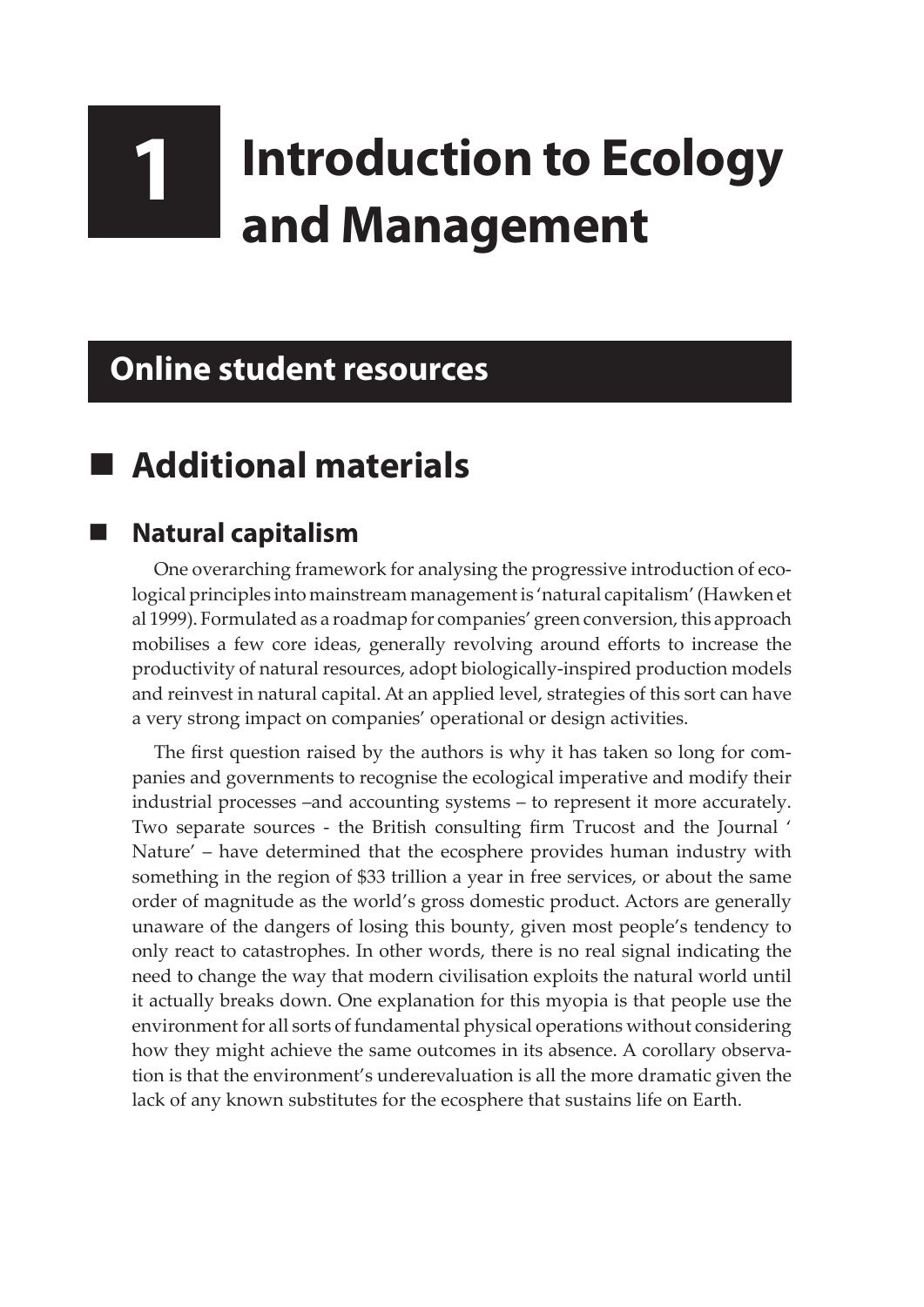In response, natural capitalism proposes a number of shifts in business paradigms:

- Much greater attention must be paid to raising the productivity of natural resources. To a large extent, this can be achieved by avoiding the traditional economic scheme where products are consumed (until depletion) before being wantonly thrown away (generating pollution). The call is for an indepth modification of corporate production design and technology to derive much greater value from natural resources. The promise is both macro (avoiding overall depletion) and micro (cost savings should more than fund the initial investment required to implement a new, environmentallyfriendly 'whole-system design').
- As far as possible, production models should draw inspiration from processes witnessed in the natural world, sparking in turn a raft of technological innovations. The ultimate goal might become the total elimination of waste, with all system outputs being seamlessly recycled as inputs for further operations (much in the same way as dead vegetable matter provides compost to grow future vegetables). It is especially incumbent upon economic actors to avoid toxic waste, since this keeps nature from performing the restorative processes upon which normal 'closed loop' cycles rely.
- Corporate missions should be recalculated and expressed in terms of solutions to needs rather than as physical goods. One example used by the authors of 'Natural Capitalism' is the distinction between providing illumination and selling light bulbs. In this new view, value is no longer associated with the ownership of a physical good but instead with the satisfaction of a need. By taking the physical good out of the value equation for customers, corporate incentives to use resources are diminished.
- Accounting systems should be modified to reflect the new value focus. One major step would be to convert environmental capital expenditures into tax deductible expenses. For the moment, spending on resources is booked as a charge on companies' profit and loss statements – thus as something that reduces taxable income – whereas investment in resource-saving equipment is itemised as a balance sheet asset and has less of a fiscal impact. This approach is not justified in natural capitalism and should be reversed. Similarly, it makes no sense remunerating upstream employees for what they spend on the big projects they manage. Quite the contrary, a better indicator of the value they provide is how much they save. This is particularly true given the concept of expanding returns, an empirical observation that companies engaged in wholesale efforts to save resources often spend less than those who are less ambitious. More broadly, it is in a company's interest to reinvest in nature capital to restore the ecosphere's capacity to provide the kind of services from which future business will benefit. Unfortunately, such investments are often deemed unprofitable because the payback horizon they require can appear long. Given the timescale on which ecological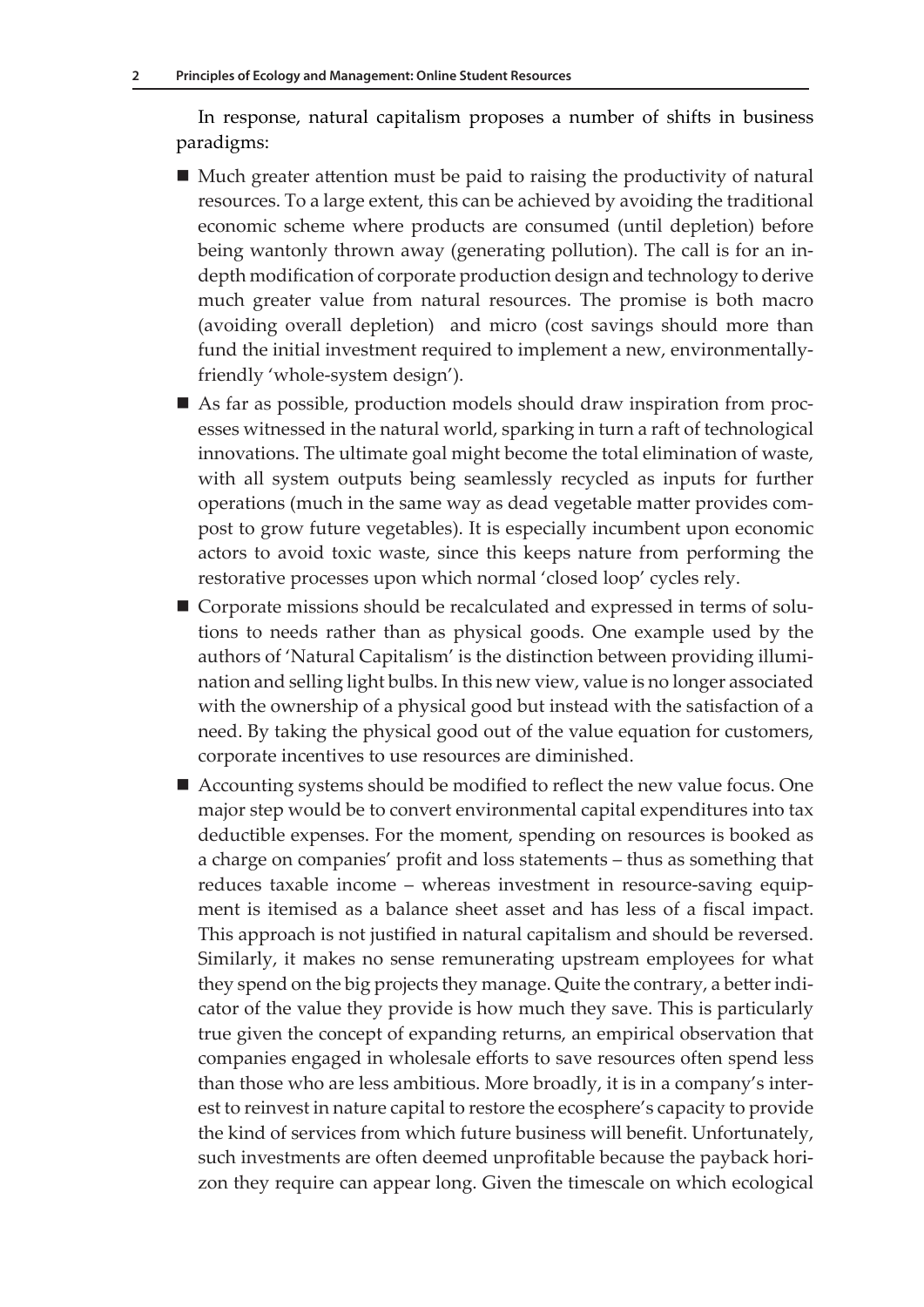processes operate, however, natural capitalism can also be construed as an argument for lengthening executives' decision-making horizons. The world is heading towards eons of resource scarcity and it makes little sense to focus excessively on immediate financial outcomes since this mean s that energy is presently being calculated in present cost terms alone instead of addressing the deeper issue of a company's very survival.

Lovins, A., Lovins, L. and Hawken, P. (May-June 1999), 'A Road Map for Natural Capitalism', *Harvard Business Review*, Reprint number 99303, pp. 145-158

#### **Brief review of moral philosophy**

Many environmentalists would claim to be driven by altruism, defined here in the sense of eschewing personal advantage in favour of an action whose benefits accrue as much if not more to the wider community. The conflict between the human capacity for selflessness and the just as ubiquitous focus on immediate self-interests has long been key to moral philosophers' characterisation of human nature. Note that whereas many philosphers have spoken of intrinsic human traits, there is an ancillary discussion to be had on the extent to which altruism and selfishness dominate to varying extents over time in the same culture, or at the same time in different cultures.

It would be impossible in a brief review to broach all of the ethical debates underpinning human civilisation since the dawn of time (usually staged, at the very outset within frameworks defined by different world religions' seminal texts). A more finite starting point for discussion of this nature might be the Ancient Greeks, for instance, led by Aristotle who used to espouse the idea that virtue had its own value and who saw no contradiction between morality and self-interest. Part of this vision was the idea that leaders must act for the sake of the wider community. This fits in well with today's argument that ethical behaviour can coincide with profitabilty, i.e. that altruism and selfishness are not necessarily diametrically opposed. For further information, it is worth perusing Aristotle's 'Nicomachean Ethics', laying the ground rules for what the great philosopher construed as life of virtue and happiness.

Discussions of moral philosophy can also be subsumed into wider debates over regional cultural variations. A seminal thinker in Ancient Asia was Confucius, for instance, whose 'Golden Rule' did not blind him to the existence of self-interest – he simply felt that righteousness came first and that individuals should be guided by the search for harmony. This worldview still conditions what professional ethnologists tend to categorise as an ideal-type of cooperative interaction, often associated with the Asian model. It can be contrasted with the more cynical outlook epitomised, for instance, by the writings of Nicola Macchiavelli, the great thinker of the Italian Renaissance who thousands of years after Confucius (and Aristotle) expressed in his masterpiece 'The Prince' the notion that the successful are in a position to impose their own morality on those whom they have crushed on their way to the top.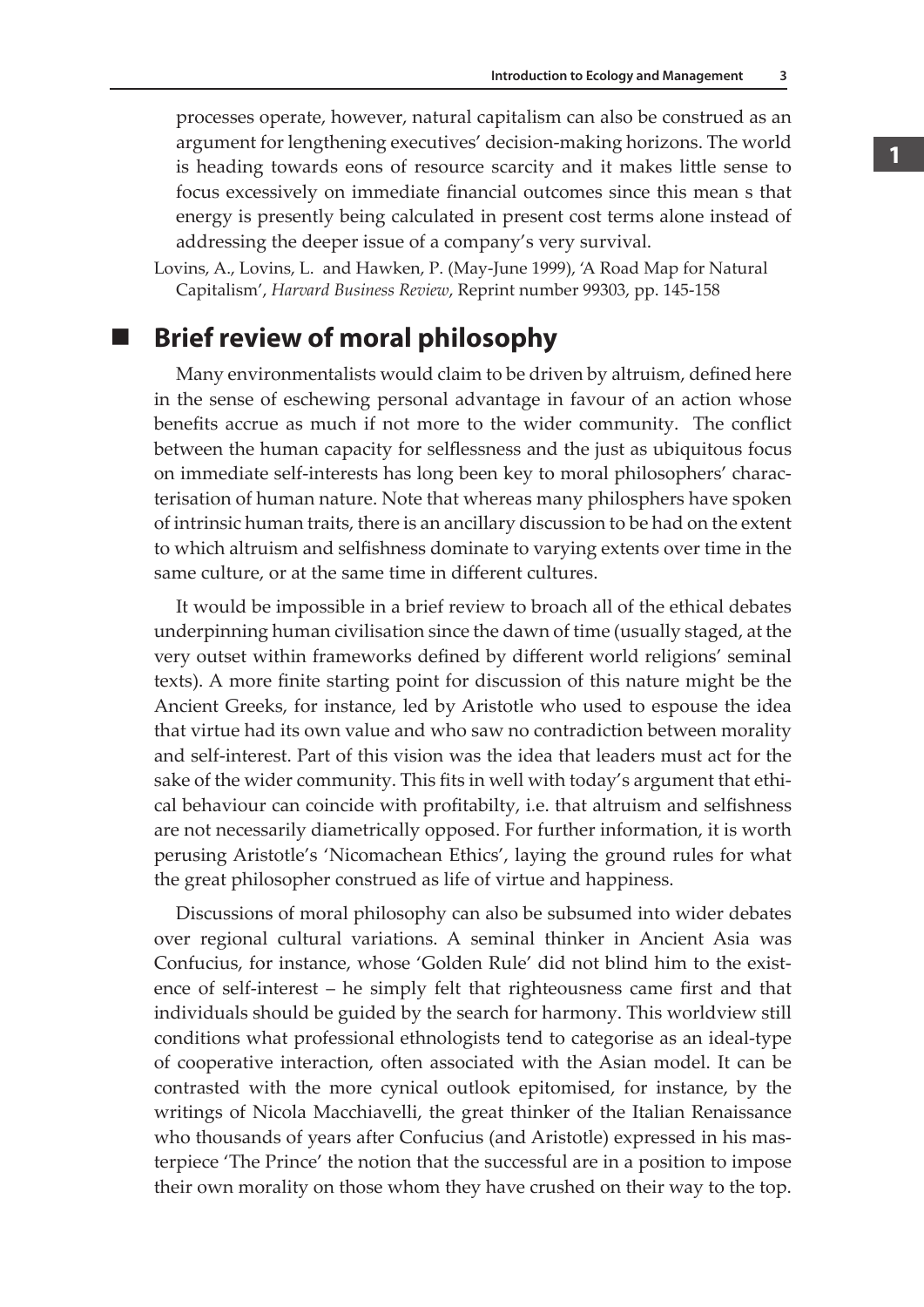Similarly, it is also worth reading 'Leviathan' by Thomas Hobbes, the English Enlightenment figure who asserted that the members of a given population will only cooperate with one another if they work out a 'social contract' where a higher power is empowered to police social interactions and prevent some individuals' pursuit of self-interest from harming others. In certain respects, this paradigm can be aligned with the Western sense of competitiveness and individual freedom.

Adam Smith's 'The Wealth of Nations' (1776) was based on the idea that society is driven by the sum total of individual interests ( 'it is not from the benevolence of the butcher, the brewer, or the baker that we expect our dinner, but from their regard to their own interest'). Paraphrased in recent years as 'greed is good', Smith was actually quite sceptical about materialism. Often forgotten is Smith's 'Theory of Moral Sentiments', which discussed the importance of ethical market arrangements to counteract the negative by-products of social interactions being solely determined by self-interest. Smith clearly hoped that profit-seeking and morality could co-exist, as long as certain safeguards were in place. In contrast, Karl Marx would later argue that capitalism itself is based on straightforward exploitation, and that greed necessarily destroys non-productive social structures. In this 'material determinist' view, an individual's outlook is determined by their economic circumstances. Morality is nothing more than a 'superstructure' that has been imposed on the exploited masses to distract them from gaining awareness of their condition and rebelling against the power elite (c.f. C. Wright Mills) whose members are at fault for tensions afflicting any society as a result of their relentless pursuit of self-interest.

On the other hand, Thomas Jefferson's analogous concept of the 'pursuit of happiness' is ingrained as a seminal principle in the Constitution of the United States, where such motivations are generally imbued with positive moral overtones. To some extent, this differential assessment of one and the same phenomenon covers the divide between those who consider it possible to optimise the well-being of a society as a whole by adding up the sum total of each individual member's personal well-being, and others who feel that a macro outcome is fundamentally different from simply adding up constituent elements' micro outcomes. From this perspective (akin to the notion of 'optimality' developed by the Italian economist Pareto around the turn of the 19th century), morality is not a question of ethics but more a mathematical problem of enhancing outcomes under constraint.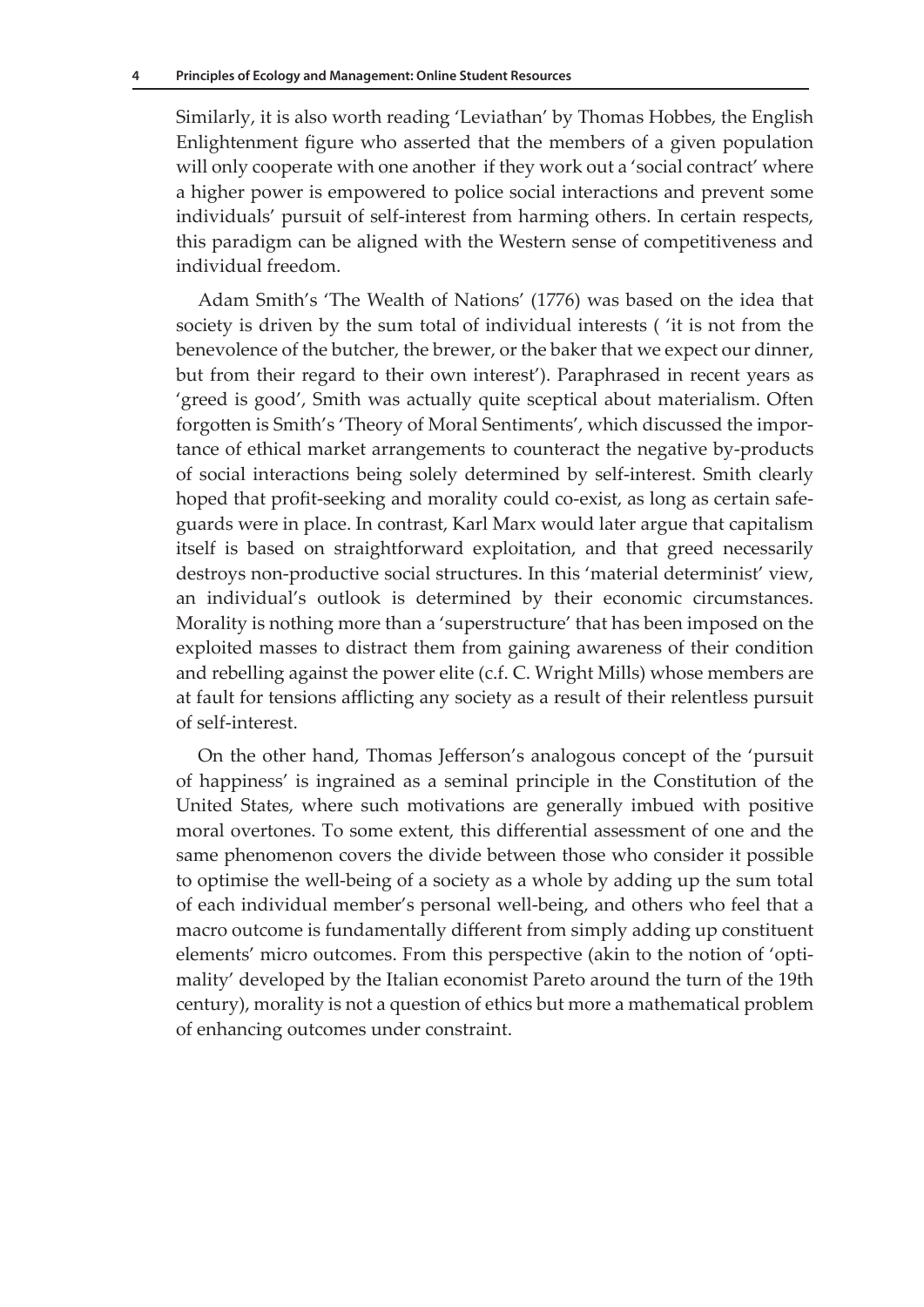## **Revision tips**

- In prehistoric times, the predominant attitude was to fear nature's power. With scientific discovery, such mysticism began to decline and there was growing confidence in humankind's ability and need to dominate nature: the anthropocentric paradigm
- One response to the devastations accompanying early industrialisation was the birth of 'ecology', an interdisciplinary approach inspired by Malthus (demography/politics) and Humboldt (botany/economics) and Darwin (biology).
- Early ecology focused on conservation (Muir, Potter, Leopold). The seminal text for a more holistic approach came in response to a pollution crisis (Minimata, DDT) - Silent Spring by Rachel Carson (1962).
- Starting in 1970s, rise of mass consciousness (seminal texts by Hardin, Ehrlich, Schumacher; image of fragile Earth taken from the moon, etc.). From the outset, there has been an aesthetic vs. utilitarian divide between deep and social ecology.
- The politicisation of the ecological movement began with NGOs such as Greenpeace; German Green Party; 1987 Brundtland Report on Sustainable Development. From the 1990s onwards, green awareness became entrenched, with the institutionalisation of scrutiny (UN conferences), rise of corporate responsibility and recurrent disasters.
- The premise of Ecology and Management is that business needs to understand that it operates in a physical world (ecosphere) that only survives due to systemic processes. Green managers should therefore appropriate certain principles from general sciences such as biology (e.g. biodiversity, food chains), chemistry (e.g. energy storage, dilution of pollutants) and physics (e.g. energy flows). They can also appropriate other earth science principles drawn vfrom hydrology (e.g. erosion), geology (e.g. soil management) or meteorology (e.g. climate change).
- $\blacksquare$  Re-integrating ecological perspectives into business decision-making means correctly pricing companies' currently externalised costs of using nature (resource depletion) and abusing it (pollution). One name for this approach is 'Natural Capitalism'.
- There are many reasons why many managers feel estranged from environmentalism. This perspective is often associated with anti-capitalist or utopian thinkers; numerous incentives exist not to go green (e.g. concern about costs and long-term payback); developing countries may have other priorities, etc.
- Similarly, many processes that are specific to international business ('regime arbitrage', 'race to the bottom', fragmentation of global value chains, etc.) also create disincentives for the greening of multinational enterprises (MNEs).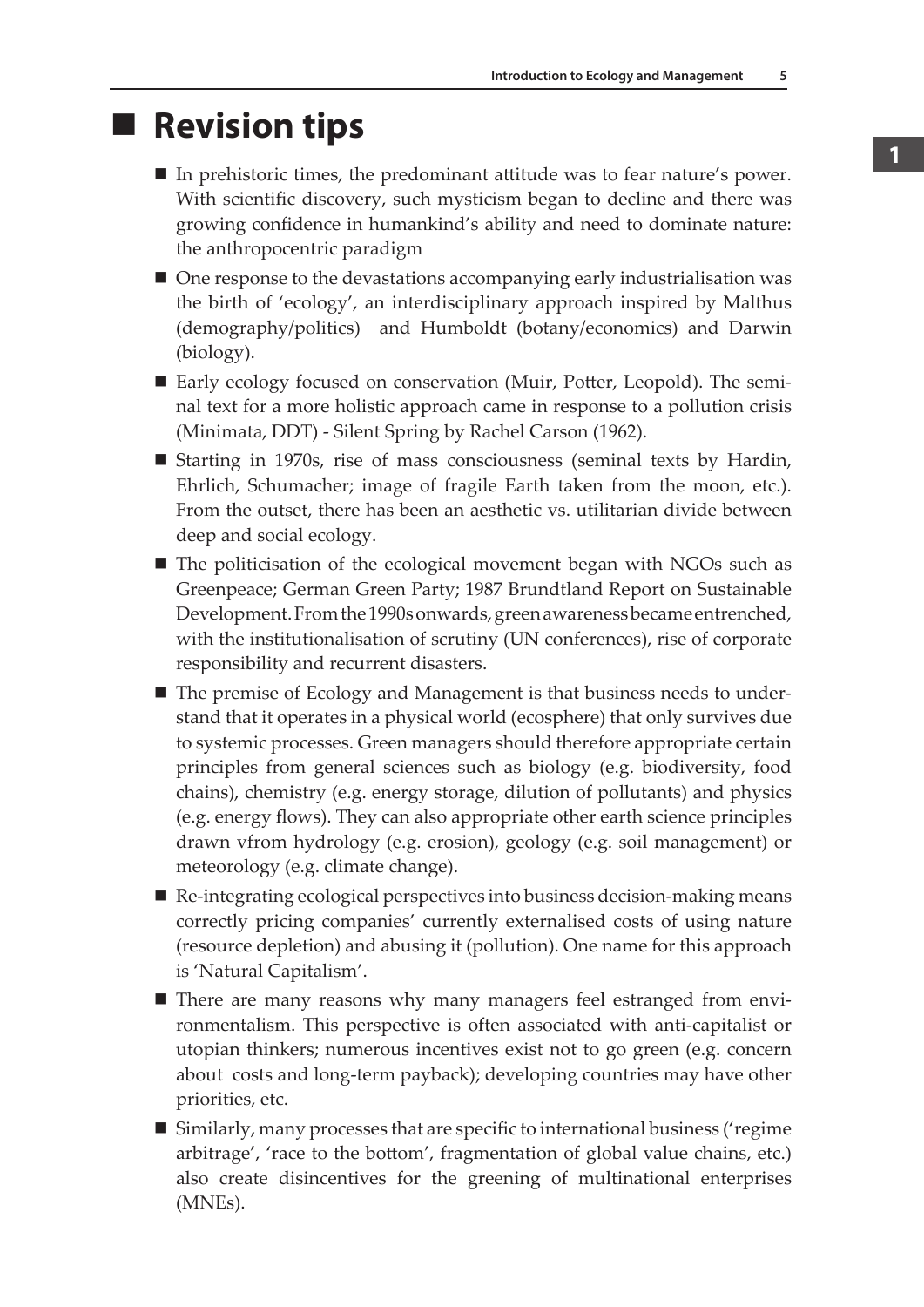$\blacksquare$  In light of this, focusing on the obstacles that prevent companies from going green – and how to overcome them - is more instructive and realistic than over-stating the probability of success as many if not most other green business books do. The goal is to offer a realistic evaluation of the likelihood of corporate greening on a large scale.

## ■ Additional case study: Ecocide and **mismanagement**

In 2006, UCLA professor Jared Diamond published an ambitious work entitled 'Collapse: How Societies Choose to Fail or Succeed' that became a global bestseller within a year. Academic books rarely sell on such a mass scale, especially analytically complex ones focused on little known topics like 'ecocide', or the way past civilisations (Vikings in Greenland, Pacific Islanders) and even some modern ones (Rwanda, Haiti) have through their own negligence helped to destroy the ecosystem enabling their survival. The success of a book like 'Collapse' bears witness to the seriousness with which more and more citizens, from all walks of life, accept the ecological imperative today.

Diamond's innovative approach was to combine an anthropological study of past nations' economic and political structures with how they treated their resource base and, more broadly, physical environment. His first step was to list categories of ecological destruction associated with these civilisations' decline, ranging from deforestation or habitat destruction to soil and water management problems, over-hunting, population growth and, intriguingly enough, rising incomes. He then asked why the community in question had not changed its disastrous economic trajectory. The first reason he found for inaction was a failure to anticipate problems, due to people's short memory of similar crises from the past or inability to predict the future. The second reason was a failure to perceive problems once they arrived. Some factors at this level bear resemblance to today's world: 'landscape amnesia', or forgetting the identity and function of a natural environment before it had been used up for economic gain; and 'creeping normalcy', or people's slow response to long-term trends whose effects may only impact on future generations (the same kind of short-termism hampering current action on climate change). Most poignantly, Diamond saw that as once successful societies expanded their empires, managers would control increasingly vast territories. Distance meant that they either could not see - or else were less directly concerned by - the environmental damage caused by economic activities occurring in the regions under their control. The same applies in today's globalised trading system, where officers working out of remote corporate headquarters often makes decisions affecting distant foreign environments. It is, for instance, the kind of criticism that is often levied at oil companies that charter lower quality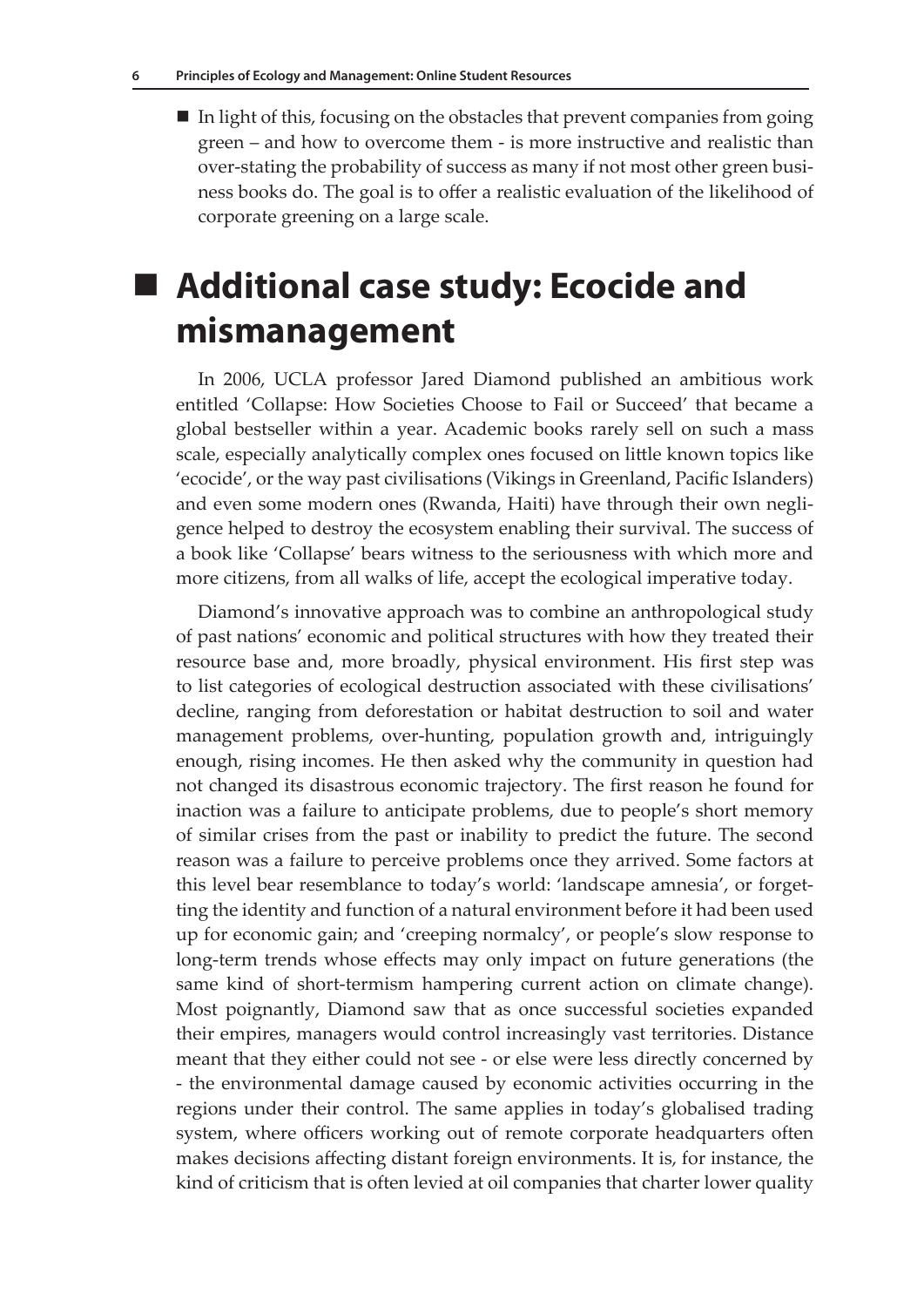tankers with a heightened risk of maritime accidents, leading to ecological disasters such as the Prestige oil spill that inundated the northwest coast of Spain in 2002.

The third and most frequent explanation that Diamond found for these civilisations' inability to stave off ecological disaster was their failure to solve even those crises that they understood. The main reason here lay in the perverse effects of rational decisions taken by some parties advance their own interests through actions harmful to other members of their communities. Thus, in the absence of strong laws or sanctions, a few (often concentrated) perpetrators will be highly motivated by the prospect of big gains to abuse common resources. Because the negative environmental side effects spread throughout the rest of society, resistance to such abuse would be weak or diffuse – meaning that it would continue until the society had destroyed its own resource base and/or environment.

There are many parallels between Diamond's history lesson and the modern world. The author himself outlined a few modern examples, such as the subsidies paid to US sugar processors or Australian cotton growers that like similar payments made to European Union fishing interests - enable the continued over-exploitation of resources that are finite and/or being produced in unnatural environments. The sum total of these trends, when combined with the wide scale breakdown in the planet's natural systems (climate change, oceanic carbon transfers, etc.), sparked debate in some quarters as to whether it is already too late to save Earth from total collapse (Kingsnorth and Monbiot 2009). Thankfully, Diamond leaves readers some hope about how to overcome the ecological myopia that has affected many economies throughout history. One main proposal is to incentivise companies (including via privatisation) to assume stewardship over the different environments where they operate. Critics might reply that this leaves local populations exposed to the risk that the company will ransack the resources and then move on once nothing is left. This debate is one of the many crossovers found between Ecology and Management and International Business analysis.

Diamond, J. (2006), *Collapse: How Societies Choose to Fail or Survive*, London: Penguin Kingsnorth, P. and Monbiot, G. (18 August 2009), Is there any point in fighting to stave off industrial apocalypse?, *The Guardian*, p. 30

#### **Case study questions**

*A. Why has the general public started to take a greater interest in the environment problems?*

*B. In Diamond's analysis, how has 'ecological myopia' driven the downfall of some past civilisations?*

*C. How does Diamond suggest that modern civilisation avoid the ecological pitfalls of the past?*